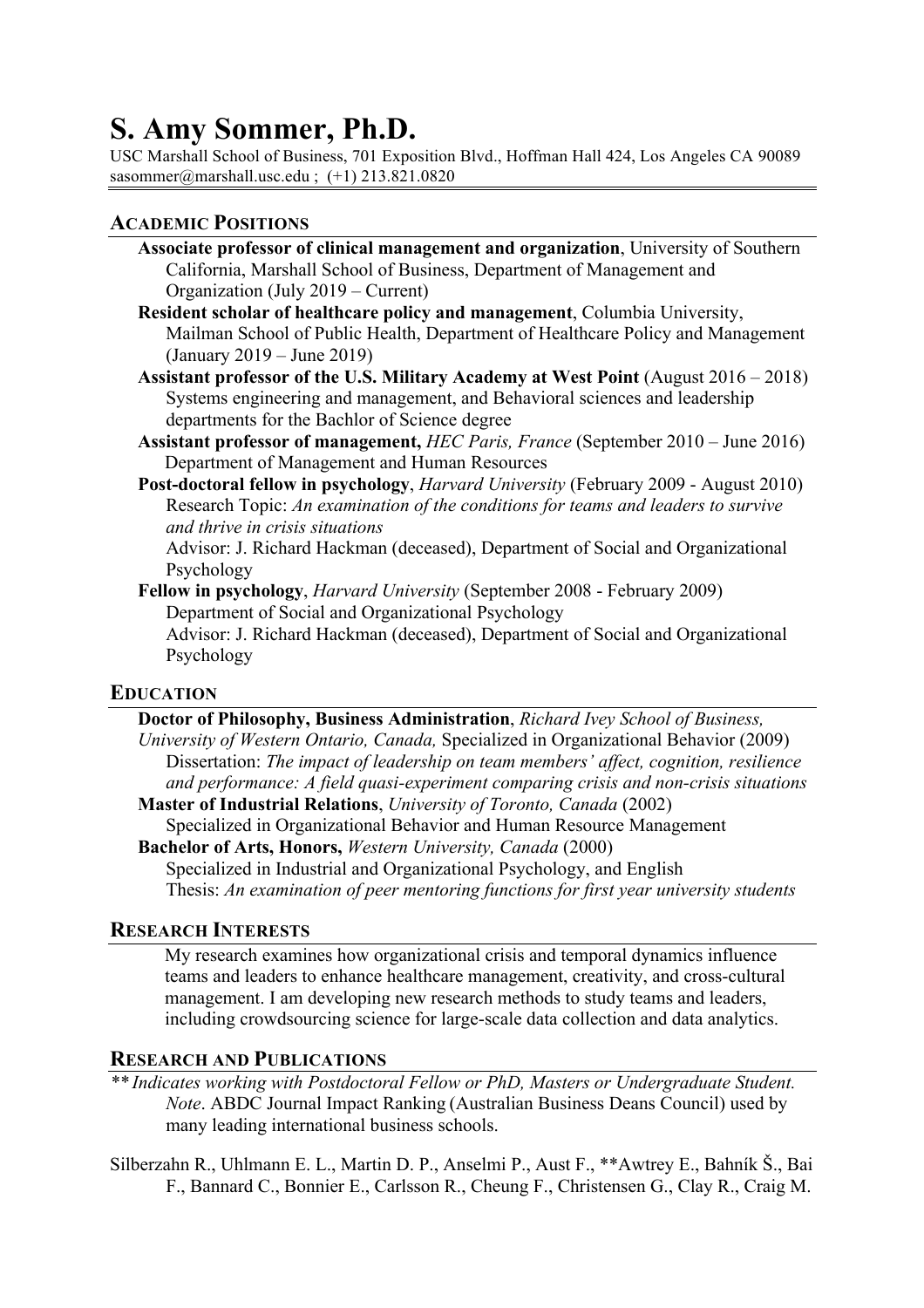A., Dalla Rosa A., Dam L., Evans M. H., Flores Cervantes I., Fong N., Gamez-Djokic M., Glenz A., Gordon-McKeon S., Heaton T. J., Hederos Eriksson K., Heene M., Hofelich Mohr A. J., Högden F., Hui K., Johannesson M., Kalodimos J., Kaszubowski E., Kennedy D.M., Lei R., Lindsay T. A., Liverani S., Madan C. R., Molden D., Molleman E., Morey R. D., Mulder L. B., Nijstad B. R., Pope N. G., Pope B., Prenoveau J. M., Rink F., Robusto E., Roderique H., Sandberg A., Schlüter E., Schönbrodt F. D., Sherman M. F., *Sommer S. A.,* Sotak K., Spain S., Spörlein C., Stafford T., Stefanutti L., Tauber S., Ullrich J., Vianello M., Wagenmakers E., Witkowiak M., Yoon S., & Nosek B. A., (2018). Many analysts, one dataset: Making transparent how variations in analytical choices affect results. Advances in Methods and Practices in Psychological Science. *(Note the main authorship team is the last and the first three authors; the fourth authors were data analysts, report writers, and edited the manuscript).*

> **[Mentioned in** *Nature***,** *Harvard Business Review***,** *The Economist,* **and many media cites around the world including other languages while under review for publication]**

- Kennedy, D. M., *Sommer, S. A*., & Nguyen, P. A. (2017). Optimizing multi-team system behaviors: Insights from modeling team communication. *European Journal of Operational Research*. doi: 10.1016/j.ejor.2016.08.036. (Impact Factor: 2.679; 5-Year Impact Factor: 3.109). (ABDC Journal Ranking: A\*).
- Kennedy, D. M., Stickney, L., & *Sommer, S. A.* (2017). *A Longitudinal, Multi-level Study of Team Member Engagement, Team Processes and Outcomes. Best Paper Proceedings of the Annual Meeting of the Academy of Management. doi:10.5465/AMBPP.2017.17103abstract.*
- **Sommer, S. A., Howell, J. M., & Hadley, C. N. (2016). Keeping positive and building** strength: The role of affect and team leadership in developing resilience during an organizational crisis. *Group and Organization Management.* 41(2), 172-202. doi:1059601115578027. (ABDC Journal Ranking: A).

**[***Editor's Choice***: "specially selected articles that highlight some of the journal's most noteworthy manuscripts"]**

Goh, K., Fisher, C. M., & *Sommer, S. A.* (2016). To go fast, go slow: Effect of phase durations on team performance trajectories in experimentation. *IEEE Xplore: IEEE Engineering Management Review. 44 (4),* 130-133. doi: 10.1109/EMR.2016.7792414.

Tierney, W., Schweinsberg, M., *(\*alphabetical order of third author) \*Kennedy, D. M., \*Jordan, J., \*Qureshi, I., \*Sommer, S. A., \*Thornley, N., \*\**Madan, N., Vianello, M., \*\*Awtrey, E., Zhu, L., Diermeier, D., Heinze, J., \*\*Srinivasan, M., Tannenbaum, D., Bivolaru, E., Dana, J., Davis-Stober, C. P., Du Plessis, C. Gronau, Q. F., Hafenbrack, A. C., Liao, E. Y., Ly, A., Marsman, M., Murase, T., Schaerer, M., Tworek, C. M., Wagenmakers, E-J., Wong, L., Anderson, T., Bauman, C. W., Bedwell, W. L., Brescoll, V., Canavan, A., Chandler, J. J., Cheries, E., Cheryan, S., Cheung, F., Cimpian, A., Clark, M., Cordon, D., Cushman, F., Ditto, P. H., Donahue, T., Frick, S. E., Gamez-Djokic, M., Hofstein Grady, R., Graham, J., Gu, J., Hahn, A., Hanson, B. E., Hartwich, N. J., Hein, K., Inbar, Y., Jiang, L., Kellogg, T., Legate, N., Luoma, T. P., Maibeucher, H., Meindl, P., Miles, J., Mislin, A., Molden, D. C., Motyl, M., Newman, G., Ngo, H. H., Packham, H., Ramsay, P. S., Ray, J. L., Sackett, A. M., Sellier, A-L., \*\*Sokolova, T., \*\*Sowden, W., Storage, D., Sun, X., Van Bavel, J. J., Washburn, A. N., Wei, C., Wetter, E., Wilson, C., Darroux, S-C., & Uhlmann, E. L. (2016). Data from a pre-publication independent replication initiative: The pipeline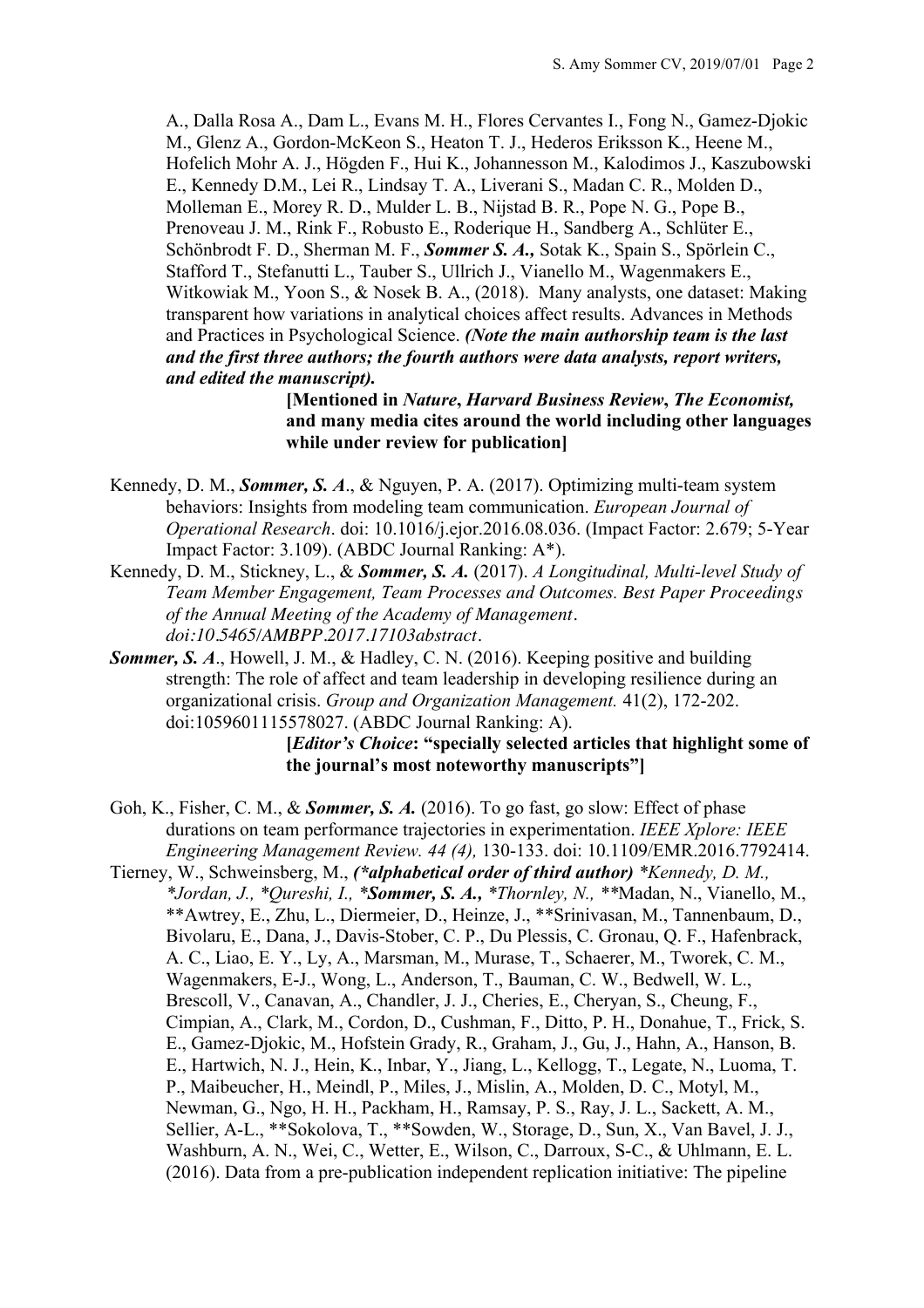project. *Nature Scientific Data.* http://www.nature.com/articles/sdata201682 . (Impact factor: 4.8).

- *\*Schweinsberg, M., \*Madan, N., \*Vianello, M., \*Sommer, S. A., \*Jordan, J.,* \*\*Tierney, W., \*\*Awtrey, E., Zhu, L., Diermeier, D., Heinze, J., Srinivasan, M., Tannenbaum, D., Bivolaru, E., Dana, J., Davis-Stober, C. P., Du Plessis, C. Gronau, Q. F., Hafenbrack, A. C., Liao, E. Y., Ly, A., Marsman, M., Murase, T., Qureshi, I., Schaerer, M., Thornley, N., Tworek, C. M., Wagenmakers, E-J., Wong, L., Anderson, T., Bauman, C. W., Bedwell, W. L., Brescoll, V., Canavan, A., Chandler, J. J., Cheries, E., Cheryan, S., Cheung, F., Cimpian, A., Clark, M., Cordon, D., Cushman, F., Ditto, P. H., Donahue, T., \*\*Frick, S. E., Gamez-Djokic, M., Hofstein Grady, R., Graham, J., Gu, J., Hahn, A., Hanson, B. E., Hartwich, N. J., Hein, K., Inbar, Y., Jiang, L., Kellogg, T., Kennedy, D. M., Legate, N., Luoma, T. P., Maibeucher, H., Meindl, P., Miles, J., Mislin, A., Molden, D. C., Motyl, M., Newman, G., Ngo, H. H., Packham, H., Ramsay, P. S., Ray, J. L., Sackett, A. M., Sellier, A-L., \*\*Sokolova, T., \*\*Sowden, W., Storage, D., Sun, X., Van Bavel, J. J., Washburn, A. N., Wei, C., Wetter, E., Wilson, C., Darroux, S-C., & \**Uhlmann, E. L.* (2016). The pipeline project: Pre-publication independent replications of a single laboratory's research pipeline. *Journal of Experimental Social Psychology. 66,* 57-67. http://dx.doi.org/10.1016/j.jesp.2015.10.001 . *(\*Note the main authorship team is the last and the first five authors).* (ABDC Journal Ranking: A).
- Goh, K., Fisher, C. M., & *Sommer, S. A.* (2015). To go fast, go slow: Effect of phase durations on team performance trajectories in experimentation. *Best Paper Proceedings of the Seventy-fifth Annual Meeting of the Academy of Management.* doi: 10.5465/AMBPP.2015.306 .
- Maynard, M. T., Kennedy, D., *Sommer, S. A*., & Passos, A. M. (2015). Team cohesion: A theoretical consideration of its reciprocal relationships within the team adaptation nomological network. In E. Salas, W. B. Vessey, & A. X. Estrada (Eds.) *Research on Managing Groups and Teams, Volume 17*. Pp. 83 – 111. doi: 10.1108/S1534- 085620150000017005.
- Maynard, M. T., Kennedy, D., & *Sommer, S. A*. (2015). Team adaptation: A fifteen-year synthesis (1998-2013) and framework for how this literature needs to "adapt" going forward. *European Journal of Work and Organizational Psychology, 24(5)*, 652-677. (2013 Impact Factor: 2.463; 2013 5-Year Impact Factor: 2.729). (ABDC Journal Ranking: B).
- Kennedy, D., *Sommer, S. A*., & Maynard, M. T. (2013). *Triggers and trajectories: A framework of team disruptions and recovery. Best Paper Proceedings of the Seventythird Annual Meeting of the Academy of Management.* doi: 10.5465/AMBPP.2013.16553abstract .
- Hadley, C. N., Pittinsky, T. L., *Sommer, S. A*., & Zhu, W. (2011). Measuring the efficacy of leaders to assess information and make decisions in a crisis: The C-LEAD Scale. *Leadership Quarterly.* 22(4), 633-648. (ABDC Journal Ranking: A\*).
- Pearson, C. M., & *Sommer, S. A*. (2011). Infusing creativity into crisis management. *Organizational Dynamics.* 40(1), 27-33. (ABDC Journal Ranking: A).
- *Sommer, A*., & Pearson, C. M. (2007). Antecedents of creative decision making in organizational crisis: A team-based simulation. *Technological Forecasting and Social Change: An International Journal,* 74(8), 1234-1251. (ABDC Journal Ranking: A).

#### **Refereed Conference Presentations**

DeFalco, J., Brawner, K., & *Sommer, S. A*. (2018). Standardizing a Comprehensive Learning Ontology Repository with Pedagogical Identifiers. Standards for Adaptive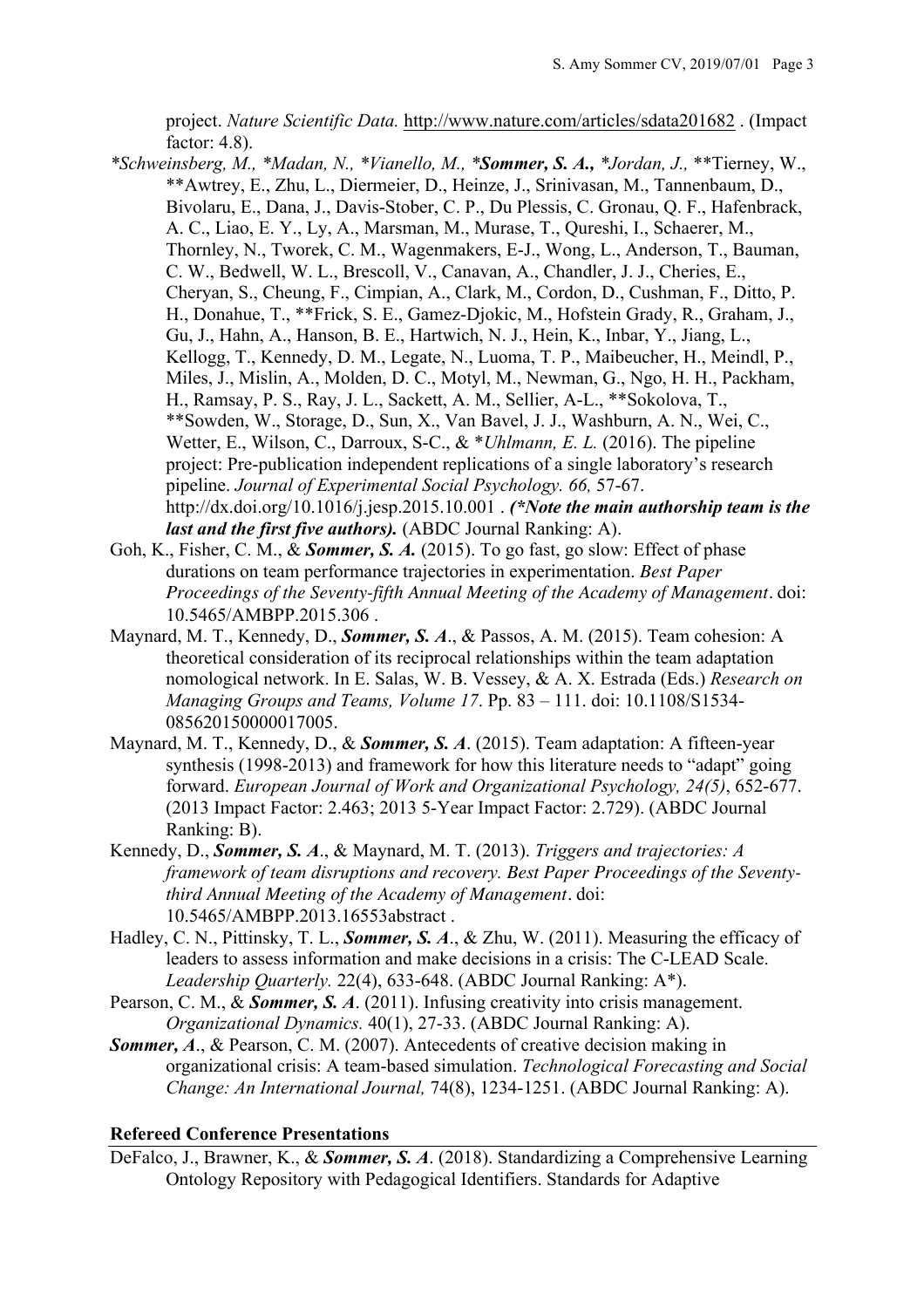Instructional Systems (AIS) Workshop, under the IEEE Computer Society's Learning Technologies Steering Committee (LTSC). University of Central Florida. Orlando, FL, United States.

- Kennedy, D. M., *Sommer, S. A.* & Nguyen, A. (2017). *Optimization of Multi-Team Communication Time, Cost & Quality*. In L. Bao and M. P. Trinh (Chairs) Application of Computational Simulation in Organizational Research. Symposium. Atlanta, GA, United States. *Best Paper Proceedings of the Annual Meeting of the Academy of Management. doi:10.5465/AMBPP.2017.11393symposium.*
- *Sommer, S. A.* & Pearson, C. M. (2016). Leadership during trans-boundary crisis management: The challenge of cultural views. *International Academy of Management and Business (IAMB).* Montreal, Canada.
- Fisher, C. M., *Sommer, S. A.* & Goh, K. (2015). *The influence of rhythm on discussing errors, learning, and team performance.* In S. B. F. Paletz (Chair), Analyzing Temporal Patterns of Teams in Action. Symposium presented at the meeting of the Interdisciplinary Network for Group Research, Pittsburg, United States.
- *Sommer, S. A.* (Panelist, with Bedwell, W., & Maynard, M. T.) (2015) *Adaptation from a multilevel perspective.* In S. E. Frick & P. S. Ramsay (organizers) panel presented at the  $10<sup>th</sup>$  meeting of the Interdisciplinary Network for Group Research, Pittsburg, United States.
- Maynard, T. M., Kennedy, D. M., & *Sommer, S. A*. (2015) *Team adaptation: A review of the literature and a proposed framework for how disruptions or triggers impact the team adaptation process.* Presented at the European Association of Work and Organizational Psychology (EAWOP) congress in Oslo, Norway.
- *Sommer, S. A*., Kennedy, D. M., & Stickney, L. (2014). *Refining engagement: A team process model.* Presented at the Institute for Operations Research and the Management Sciences (INFORMS) conference in San Francisco, United States.
- Maynard, T. M., Kennedy, D. M., & *Sommer, S. A*., Stillman, A.\*\*, Thayer, A.\*\*, & Xu, J.\*\* (2014). *The effects of disruptions to lean operations: How responding means waste creation.* Presented at the Institute for Operations Research and the Management Sciences (INFORMS) conference in San Francisco, United States.
- Maynard, T. M., Kennedy, D. M., & *Sommer, S. A*. (2014). *Team adaptation: A review of the literature and a proposed framework for how disruptions or triggers impact the team adaptation process.* Presented at the European Association of Work and Organizational Psychology (EAWOP) Small Group Meeting on "Dynamics of team cognition and team adaptation" at the Instituto Universitário de Lisboa (ISCTE-IUL), in Lisbon, Portugal.
- Goh, K. T, Fisher, C. M. & *Sommer, S. A*. (2014). New beginnings: The influence of temporal structure on team learning and performance. In A. Knight and C. M. Fisher (Chairs), *A time for change: Dynamic approaches to group dynamics.* Symposium presented at the meeting of the Academy of Management, Philadelphia, Pennsylvania, United States.

#### **[Winner: "Showcase Symposium" OB/MOC/OMT Divisions]**

- Maynard, M. T., Kennedy, D. & *Sommer, S. A*. (2014). *Team Adaptation: A Fifteen-Year Synthesis (1998-2013) and Framework for How This Literature Needs to "Adapt" Going Forward.* In S. A. Sommer and T. M. Maynard (Chairs), Adaptation: A multilevel approach. Symposium presented at the meeting of the Interdisciplinary Network for Group Research, Raleigh, North Carolina, United States.
- Goh, K. T, Fisher, C. M. & *Sommer, S. A*. (2014). *New beginnings: Addressing paradoxical demands for immediate performance versus time to explore, reflect, and learn*. Paper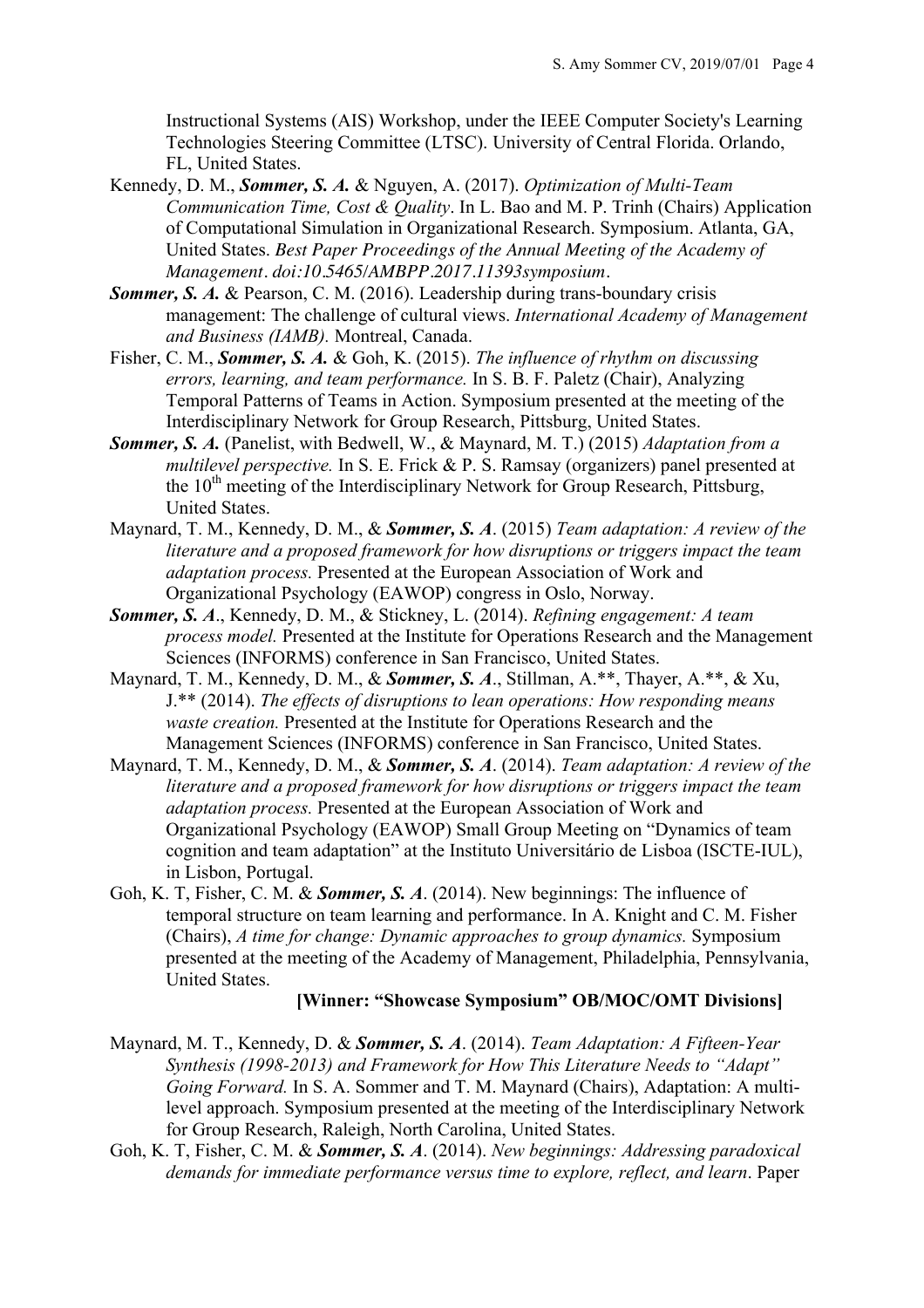presented at the meeting of the Interdisciplinary Network for Group Research, Raleigh, North Carolina, United States.

- *Sommer, S. A*. Kennedy, D., & Maynard, M. T. (2013). *Leadership in trans-boundary crises: Team adaptation across boundaries.* Paper presented at European Group for Organization Studies Conference, Montreal, Quebec, Canada.
- Fisher, C. M. & *Sommer, S. A*. (2013). *New beginnings: The influence of temporal structure on team learning and performance.* Paper presented at the Interdisciplinary Network for Group Research Conference, Atlanta, Georgia, United States.
- *Sommer, S. A*., & Pearson, C. M. (2012). *Trans-boundary crisis management: leadership challenges of cultural variance.* Paper presented at the Academy of Management Conference, Boston, Massachusetts, United States.
- Verbos, A. K., *Sommer, S. A*. & Kennedy, D. (2012). *Task and relational engagement: conceptualizing multiple pathways to team creativity*. Paper presented at the Interdisciplinary Network for Group Research Conference, Chicago, Illinois, United States.
- Pearson, C. M., & *Sommer, S. A*. (2011). *Leadership challenges of trans-boundary crisis management: Culture and crisis management consequences.* Paper presented at the European Group for Organization Studies Conference, Gothenburg, Sweden.
- *Sommer, S. A.* (2011). *Teams thriving in adversity.* Paper presented at the Eastern Academy of Management Conference, Bangalore, India.
- *Sommer, S. A*. (2010). *Crisis in the Trenches: A multilevel examination of team leadership, affect and resilience.* Paper presented at the Academy of Management Conference, Montreal, Quebec, Canada.
- Pearson, C. M. & *Sommer, S. A*. (2009). *Crisis management: The infusion of creativity.* Paper presented at the Academy of Management Conference, Chicago, Illinois, United **States**.
- *Sommer, A.* (2008). *Constraining the escalation of negativity: The role of emotions and cognitions in crisis perception.* Paper presented at the Academy of Management Conference, Anaheim, California, United States.
- *Sommer, A.,* & Howell, J. M. (2008). *Team leadership and outcomes: A field quasiexperiment comparing crisis and non-crisis conditions.* Paper presented at the Academy of Management Conference, Anaheim, California, United States.
- *Sommer, A.,* & Howell, J. M. (2007). *Crisis leadership: The role of leader-member exchange and followers' cognition, affect, and performance.* Paper presented at the Administrative Sciences Association of Canada, Organizational Behaviour Division, Ottawa, ON, Canada.
- *Sommer, A.,* & Howell, J. M. (2006). *Crisis in the trenches: The impact of leadership style on followers' affect, cognition, resilience and performance.* Paper presented at the International Leadership Association, Chicago, Illinois, United States.
- *Sommer, A.,* & Pearson, C. M. (2004). *Antecedents of creative crisis management decisionmaking: An exploratory study.* Paper presented at the Academy of Management Annual Meeting, Organizational Behavior Division, New Orleans, Louisiana, United States.
- Rodger, S., *Sommer, A.,* Tremblay, P., Pepper, S., & \*\*Forester, T. (2000). *Peer mentoring among undergraduate students: What should we consider?* Paper presented at the Society for Teaching and Learning in Higher Education, St. Catharine's, Ontario, Canada.

## **INVITED PRESENTATIONS**

*Keynote Speaker on Leadership in Public Health*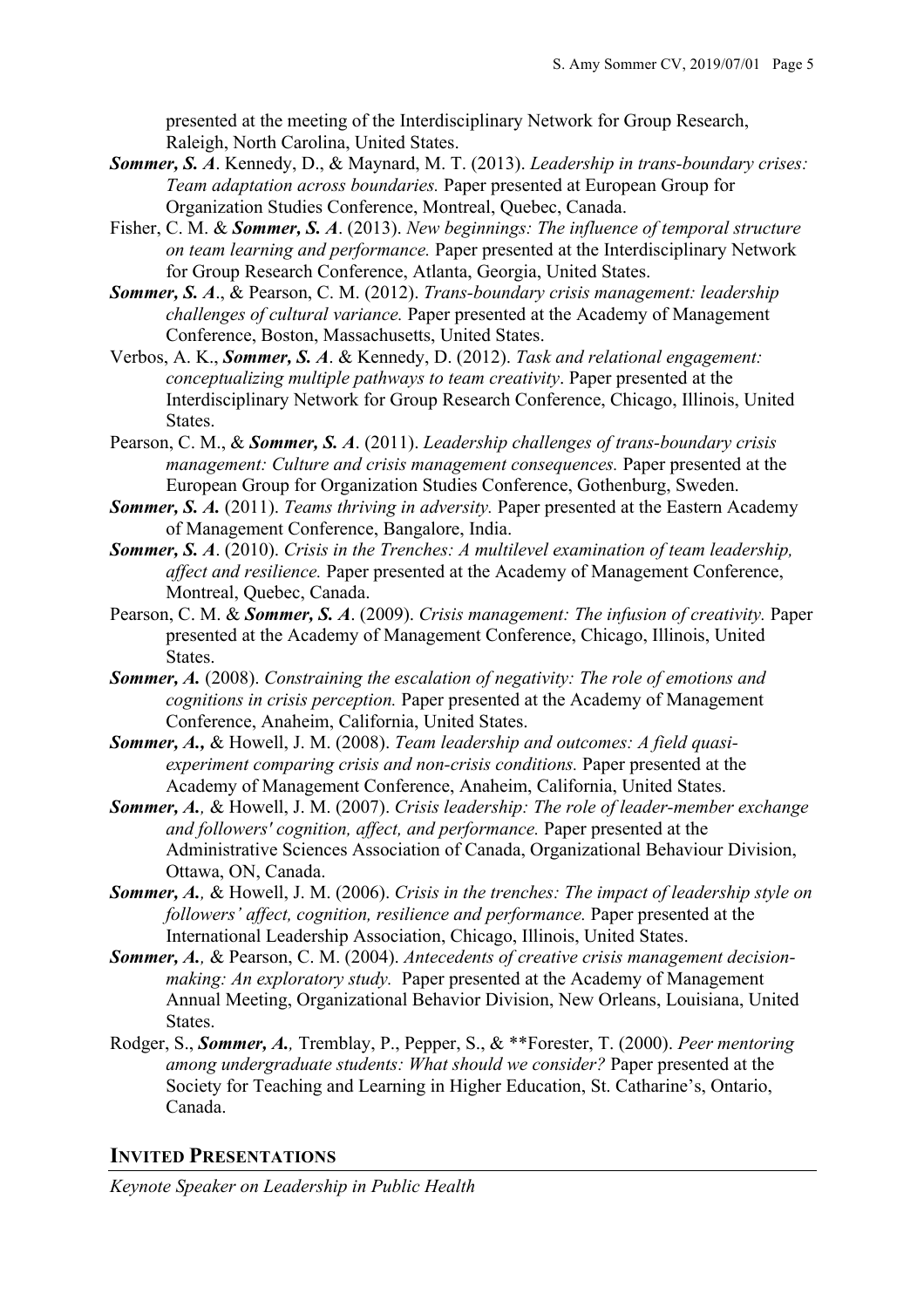Columbia University, Mailman School of Public Health. (January 30, 2019).

*Teams, Leadership, and Crowdsourcing Science.*

Society for Women Engineers (SWE), United States Military Academy at West Point (April 18, 2018).

Math Department, Network Science Brown Bag, United States Military Academy at West Point (November 16, 2016).

*Organizational Crisis Leadership and Building Resilience.*

Enterprise Risk Management Committee Meeting, International Astronautical Federation (IAF) Conference, Paris, France (March 22-23, 2016);

iVentiv. Corporate University: Executive Knowledge Exchange. HEC Paris Executive Education. Cologne, Germany (October 5, 2015);

HEC Alumni. Cologne, Germany (October 4, 2015).

*Organizational Crisis Leadership: Preparing for the Ultimate Challenge and Developing Resilience at Multiple Levels.*

HEC Paris and Oxford Executive Masters Degree Program, Consulting and Coaching for Change. Paris, France. (April 21, 2015)

*Keeping Positive and Building Strength: The Role of Affect and Team Leadership In Developing Resilience During an Organizational Crisis*.

Beijing Normal University, China. (December 9, 2014).

*Crisis Leadership: What Really Matters?* 

HEC Paris Leadership Center

HEC Faculty-Industry Informal Breakfast Dialogue with Alcatel-Lucent and L'Oreal, Paris, France. (January 22, 2013).

*Crisis in the Trenches: A Multilevel Examination of Team Leadership and Resilience.* HEC Paris School of Management, ESSEC School of Management, Grenoble School of Management, Navel Postgraduate School, Ryerson University School of Management, Suffolk School of Management, Pennsylvania State University at University Park. Canada, France, USA. (2009-2010).

## **HONORS, AWARDS AND RESEARCH GRANTS**

# **External Funding Awards from Federal and Provincial Governments**

- *United States, Federal Government, Department of Defense, MINERVA grant.* Title: Intelligence Preparation of the Battlefield: Understanding Informality in Dense Urban Areas. By A. Richmond, S. A. Sommer, C. Arney, R. Wolfel, & M. Kimball (2016- 2019). A trans-disciplinary grant
- *Chinese National Science Foundation (NSF),* Sharing and Communication Pattern during Group Decision Making in Crisis Situations, by Xiaomin Sun, S. Amy Sommer, Ran Bian, Lina Wang. (2011-2014)
- *Social Science and Humanities Research Council of Canada (SSHRC) Doctoral Fellowship.* (2005-2006)
- *Ontario Graduate Scholarship, Canada (OGS)*. Declined due to the acceptance of the national fellowship SSHRC. (2005-2006)

## **University Funding Awards**

- *HEC Paris Research Grant.* Principal Investigator. (2010-2015)
- *R.A. Barford Graduate Scholarship*, Ivey Business School, University of Western Ontario. (2002-2003, 2005-2006)
- *Plan for Excellence Doctoral Scholarship*, Faculty of Graduate Studies, University of Western Ontario. (2004-2006)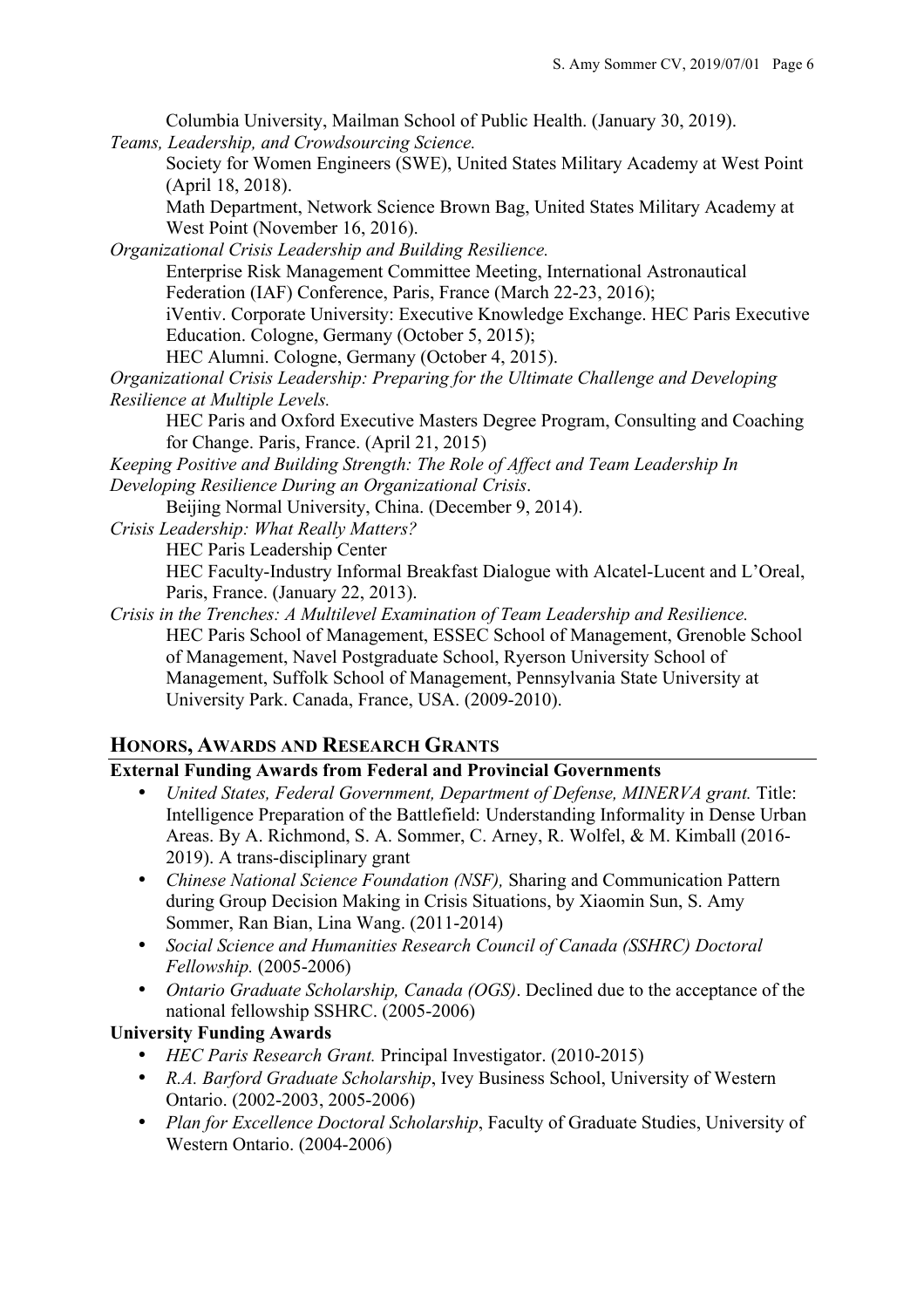- *Special University Scholarship*, Faculty of Graduate Studies, University of Western Ontario. (2002-2003)
- *Noah Meltz Graduate Award*, University of Toronto. (2001-2002)
- *Open Fellowship*, University of Toronto. (2000-2001)

#### **Doctoral Dissertation Awards**

- Best Paper Based on a Dissertation Award Nominee for Healthcare Management at the Academy of Management (2010)
- Canadian Association for Graduate Studies Nominee (2008)
- UMI Distinguished Dissertation Award Nominee (2008)
- Best Dissertation at the Ivey Business School (2008)

## **TEACHING INTERESTS**

Teams; Leadership; Leading Change; Organizational Behavior; Healthcare Management; Research Methods; Statistics.

## **TEACHING EXPERIENCE**

#### **Columbia University, Department of Health Policy and Management (2019)**

1. *Mixed Methods in Health Systems Research.* Created a new class. Masters students. (2019)

#### **United States Military Academy at West Point (2016 – 2018)**

- 2. *Research Methods and Statistics: System Modeling, Management and Design (Course Director and redesigned the course).* Undergraduate BSc. (2018)
- 3. *Research Methods and Statistics: System Modeling, Management and Design.*  Undergraduate BSc. (2017, 2018)
- 4. *Leading Organizations and Change*. Undergraduate Bachelor of Science. (2016, 2017)

## **HEC Paris, France and University of Oxford (In English from 2010-2016)**

- 5. *Global Team Leadership*. Masters, Grande École. (2016)
- 6. *Fieldwork Project Executive Seminar: Managing Your Manager.* MBA. (2014, 2015, 2016)
- 7. *Leading Organizations: Perspectives on Design, Power and Culture.* Masters, Grande École. (2013, 2014, 2015, 2016)
- 8. *Teams and Multilevel Research.* Ph.D. Seminar. (2016)
- 9. *Leading High Performance Teams*. Masters, Grande École. (2012, 2013, 2014, 2015)
- 10. Module 2: *Learning and Change. Facilitator of Action Learning with Robert Putnum*; Executive Masters, Consulting and Coaching for Change, HEC Paris and Oxford. (2014)
- 11. *Fieldwork Project Executive Seminar: Managerial Behavior.* MBA (2013, 2014)
- 12. *Collective Constructs and Multilevel Research.* Ph.D. Seminar. (2013)
- 13. *LEAD: Leadership Effectiveness and Development.* MBA. (2013)
- 14. *Organization Analysis and Design, redesigned the course with an additional coprofessor.* Masters, Grande École. (2012)
- 15. *Entrepreneurial Leadership: Live Case*. MBA. (2011)
- 16. *Organization Analysis and Design formerly Organizational Theory.* Masters, Grande École, HEC Paris. (2011)

## **Teaching at Boston College, Carroll School of Management**

17. *Human Resource Management.* Undergraduate students (2010)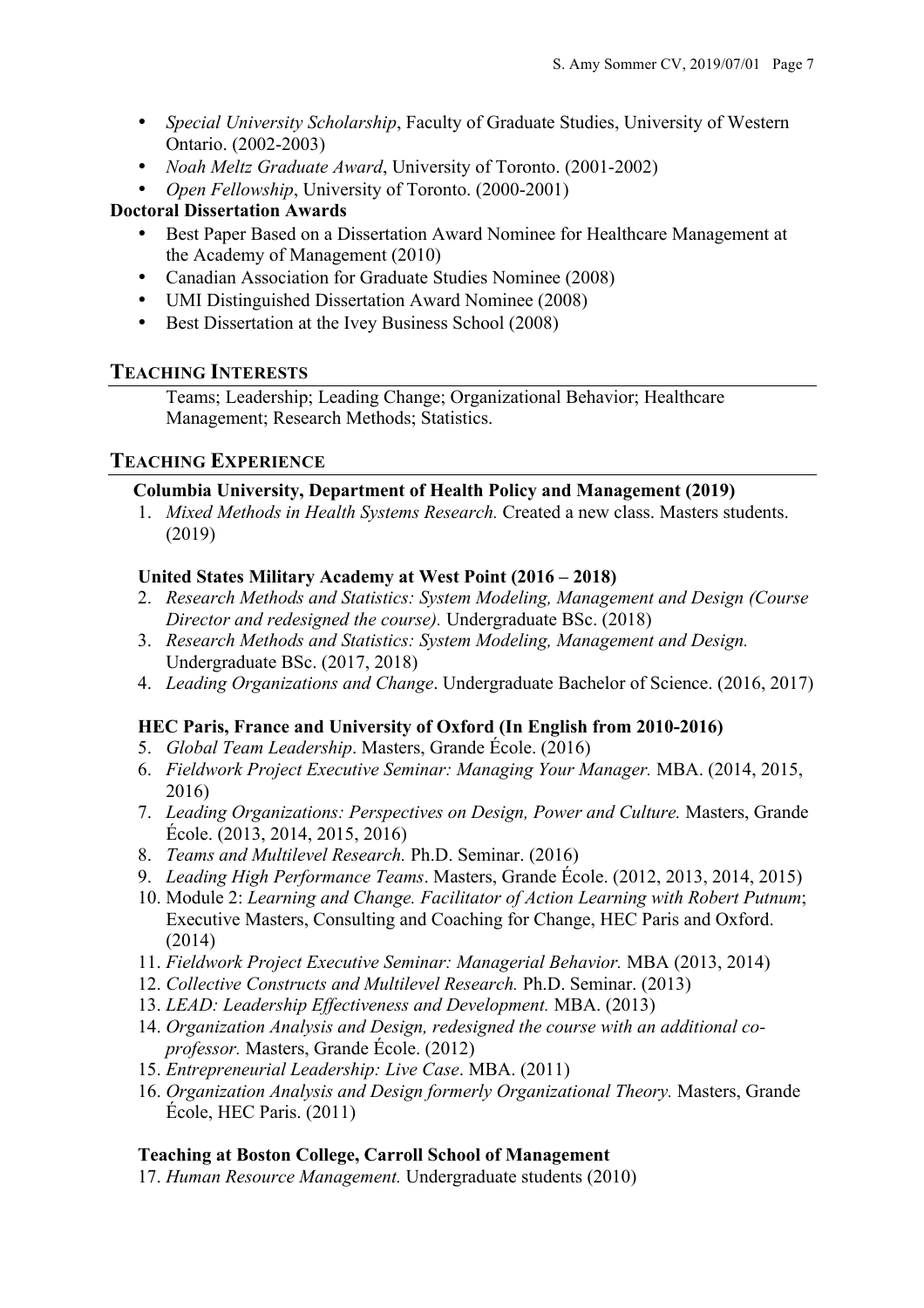## **Student Supervision and Involvement**

- *Supervised 24 students theses or projects at the executive, doctoral, MBA or masters level*
- *Member of 9 evaluation committees for executive education and doctoral level*
- Executive Masters, Consulting and Coaching for Change, HEC Paris and Oxford University: Tutor and Dissertation Supervisor, and *Dissertation Defense Committee Member*

# **SELECTED PROFESSIONAL SERVICE**

## **Institutional Service**

- *Periodic Development Review.* 23 cadets evaluated for core leadership competencies and debriefed extensively. U.S. Military Academy at West Point (2016-2018).
- Created and facilitated two *Personal Development Sessions for Leadership and Change* (Optional), U.S. Military Academy at West Point (2016).
- Social Network Analysis Club (SNAC) cadet presentation on *Leadership, Teams and Crowdsourcing Science*, Math Department, Network Science Brown Bag presentation, U.S. Military Academy at West Point (2016).
- *Faculty research mentor,* U.S. Military Academy at West Point (2016-2018).
- *Faculty teaching observer and teaching mentor*, U.S. Military Academy at West Point (2016-2018).
- *Designing the Human Factors Engineering and Capstone Laboratory* along with other Professors at U.S. Military Academy at West Point (2018).
- *Assisted with the selection of undergraduate students* for their major, United States Military Academy at West Point (2017, 2018).
- *Assisted with the selection of PhD students* for HEC Paris (2011-2016).
- *Organizer of Faculty Research Seminars* (2014-2015).
- *Faculty Search Committee*, Department of Management and Human Resources, HEC Paris, School of Business (2011, 2012, 2014, 2015).
- *EQUIS Maintenance of Accreditation Review for the Grande École,* HEC Paris, School of Business (2013).
- *Visions of Leadership Committee,* HEC Paris, School of Business (2010-2011)

## **Professional Community Service**

- Member of Harvard's *GroupsGroup research group* (2008-current)
- Sommer, S. A. (Panelist, with Bernstein, E., Carter, D., & Weaver, S.) (2017) *Doctoral Consortium: The Job Hunt Process.* In W. Bedwell (organizer) panel presented at the Interdisciplinary Network for Group Research, St. Louis, MI, United States.
- Sommer, S. A. (Panelist, with Bedwell, W., & Maynard, M. T.) (2015) *Adaptation from a multilevel perspective.* In S. E. Frick & P. S. Ramsay (organizers) panel presented at the 10<sup>th</sup> meeting of the Interdisciplinary Network for Group Research, Pittsburg, United States.
- *Session Chair: Trust.* (2014) The meeting of the Interdisciplinary Network for Group Research, Raleigh, North Carolina, United States.
- Symposium Organizer: S. A. Sommer and T. M. Maynard (Chairs), (2014). *Adaptation: A multi-level approach.* Discussant: Eduardo Salas. Symposium presented at the meeting of the Interdisciplinary Network for Group Research, Raleigh, North Carolina, United States. **Ad-hoc Reviewing (2002 – current)**
- *Journal of Organizational Behavior, Group and Organization Management,* and the *International Journal of Management Reviews*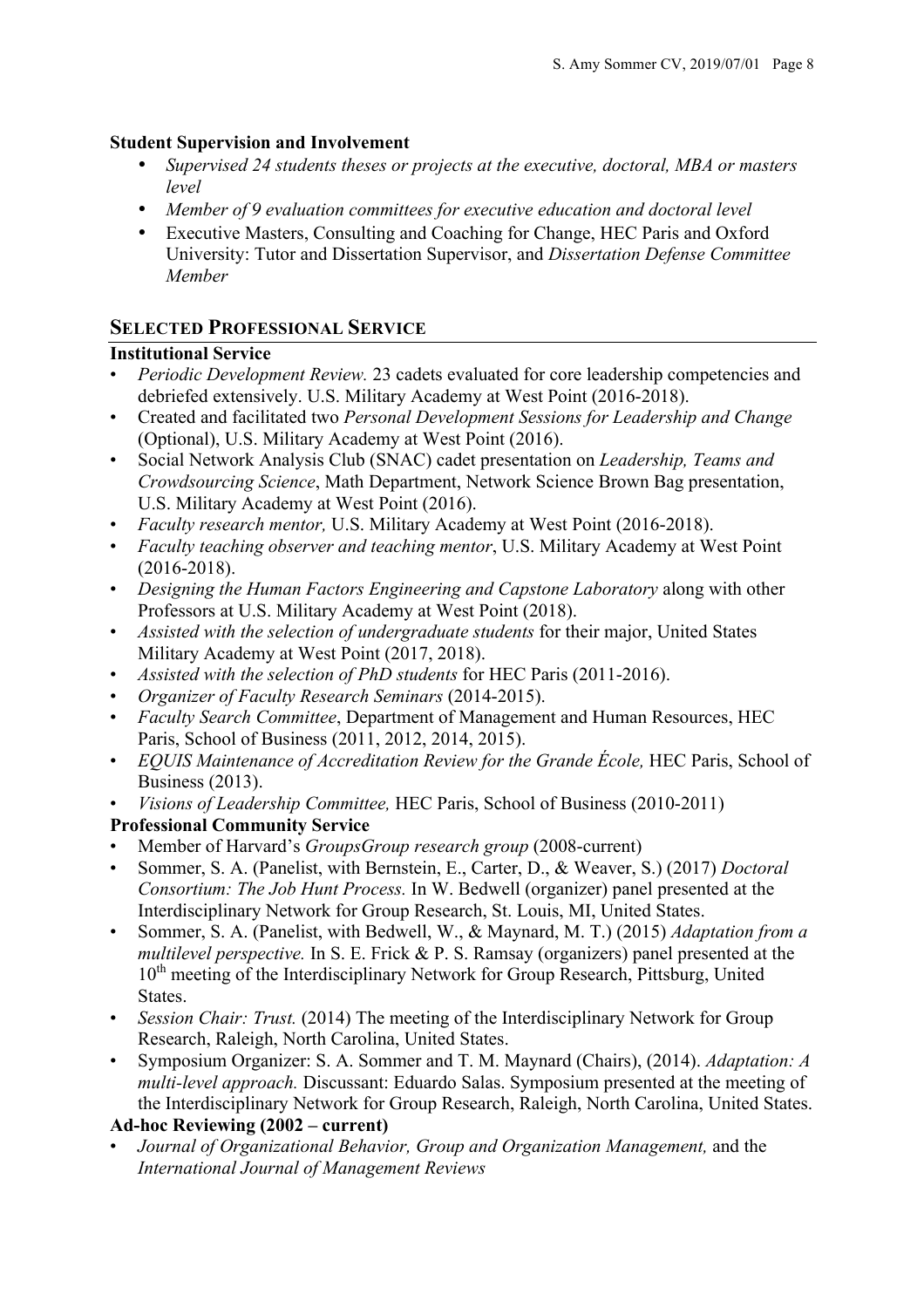• Academy of Management (AOM) Conference, Interdisciplinary Network for Groups Research (INGRoup) Annual Conference, European Group for Organization Studies Conference (EGOS), Eastern Academy of Management (EAM) Conference, Administrative Sciences Association of Canada (ASAC), and International Leadership Association (ILA).

## **SELECTED MEDIA MENTIONS**

(E.g., Nature, Harvard Business Review, The Economist, including many languages)

Schweinsberg et al. (2016)

- *Five Thirty Eight* http://fivethirtyeight.com/features/failure-is-moving-scienceforward/
- *Retraction Watch* http://retractionwatch.com/2016/03/31/what-if-we-tried-to-replicatepapers-before- theyre-published/
- *Real KM* http://realkm.com/2016/04/07/pipeline-project-aims-to-improvereproducibility-of- scientific-research/
- *The Atlantic* http://www.theatlantic.com/science/archive/2016/03/save-psychology-byreplicating- studies-before-theyre-published/475983/?utm\_source=SFTwitter
- The Scientist http://www.thescientist.com/?articles.view/articleNo/49161/title/Online-Platform- Aims-to-Facilitate-Replication-Studies/

Silberzahn, et al. (2015)

- *Nature.* Crowdsourced research: Many hands make tight work. (October 7, 2015) by R. Silberzahn & E. L. Uhlmann.
- *Harvard Business Review* https://hbr.org/2015/03/what-to-do-when-people-drawdifferent-conclusions-from- the-same-data
- *Innovation Observer* http://innovationobserver.com/2015/04/09/crowdsourcing-dataanalysis-and- everything-else/
- *Five Thirty Eight* (1) http://fivethirtyeight.com/features/science-isnt-broken/
- *Five Thirty Eight* (2) http://fivethirtyeight.com/features/failure-is-moving-scienceforward/
- *Simply Statistics* http://simplystatistics.org/?p=4268
- *The Economist*. On the other hands: Honest disagreement about methods may explain irreproducible results. (October 8, 2015).
- *The Economist Brazil.* On the other hands. (October 8, 2015).
- *A Bit of Physics.* Crowdsourced research: Many hands make tight work. (October 8, 2015).
- **Foreign Language Translation:**
	- o *SVT Monde.* Crowdsourced research: Many hands make tight work. (October 7, 2015) [French]
	- o *Science Policy News Clips.* Crowdsourced research: Many hands make tight work. (October 7, 2015). [Japanese]
	- o *Bias Cognitivi.* Crowdsourced research: Many hands make tight work. (October 7, 2015). [Italian]
	- o *Helmholtz-Zentrum für Umweltforschung* [German]

## Sommer, Howell & Hadley (2015)

• *PeopleSphere HR Magazine*,, Une crise c'est toujour ce qu'on n'a pas prevu (Mai 2011). Interviewed by C. Lo Giudice for Numero 152.